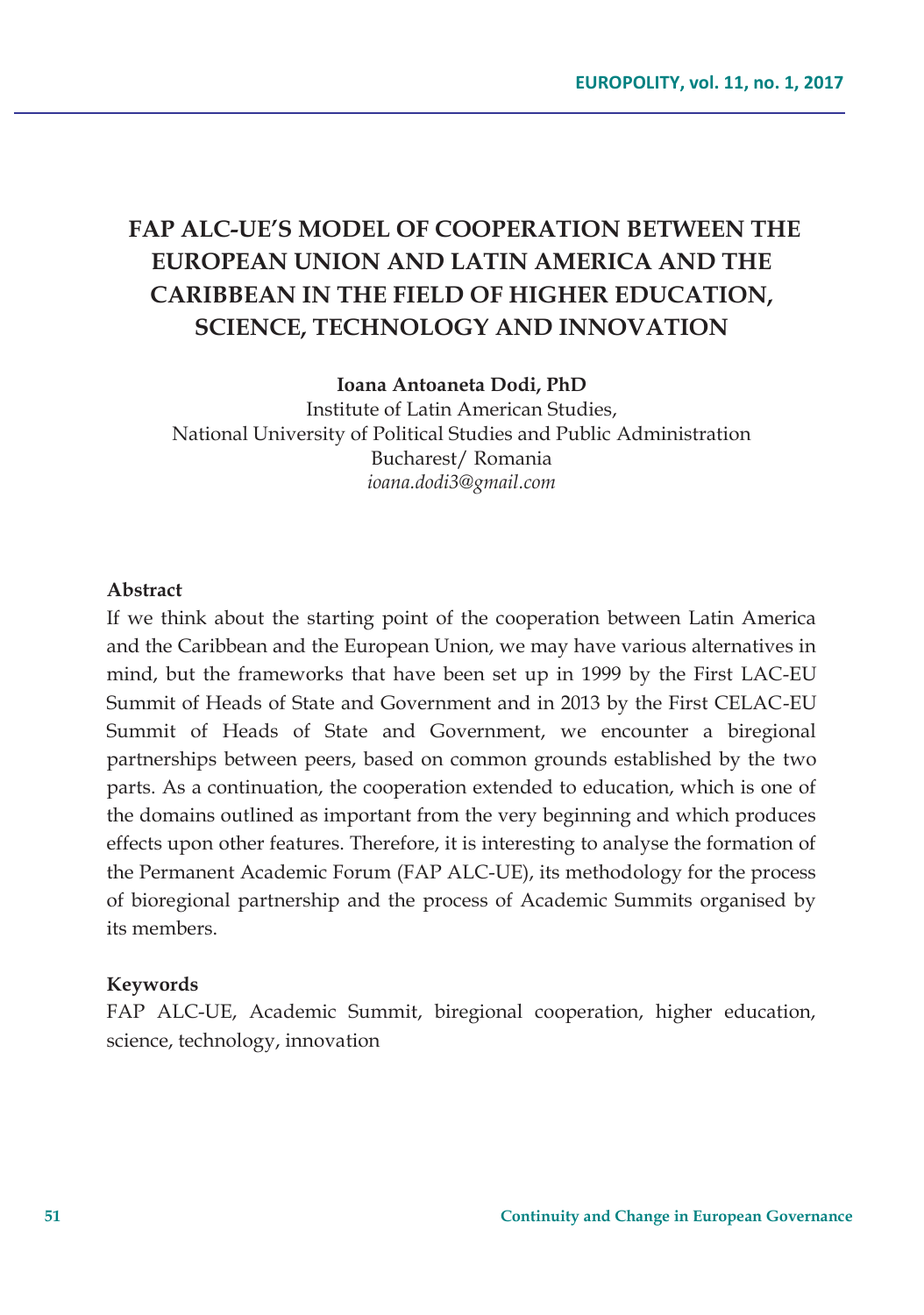# **1.THE DEVELOPMENT OF THE FAP ALC-UE AND THE EUROLATINAMERICAN AND CARIBBEAN SPACE FOR HIGHER EDUCATION, SCIENCE, TECHNOLOGY AND INNOVATION**

The connections between the European space and the Latin-American one have experienced ups and downs along time, especially when they have been asymmetrical in terms of power relations. Nevertheless, a new phase of the interactions between the actors of the two regions has begun in 1999, when the First European Union – Latin America and the Caribbean Summit of Heads of State and Government took place in Rio de Janeiro. The change I was referring to is due to the establishment of this new type of partnership that had parity bases, which allowed the restart of the relations and made it possible for the two regions to come together in action as peers in fields such as environmental protection or cooperation in science and technology. From the beginning, education was one of the components of cooperation of the two regions, taking into account its inclusion in the final Declaration of the Rio Summit, like for example the highlighting of the necessity of strengthening of the "strategic biregional partnership in its political, economic, social, environmental, educational, cultural, technical and scientific dimensions"( Rio Declaration of the First ALC-UE Summit of Heads of State and Government 1999, 3).

In the preparation of the 2013 Summit, it became obvious that this moment was to mark another important shift in the biregional relations, because the Summit took part between the European Union (EU) and the new created Community of Latin American and Caribbean States (CELAC), meaning that the dialogue was now not only among states (the latinamerican part) and a supranational organization (the EU), but between two institutionalised actors, the CELAC and the EU. This is important especially since there is already a debate open around the lack of an institutionalised framework for harmonised regulations in higher education in Latin America and the Caribbean, although as it is demonstrated by Jocelyne Gacel in her analysis (Gacel Avila 2015, 54), that there are no unbreakable obstacles in this sense.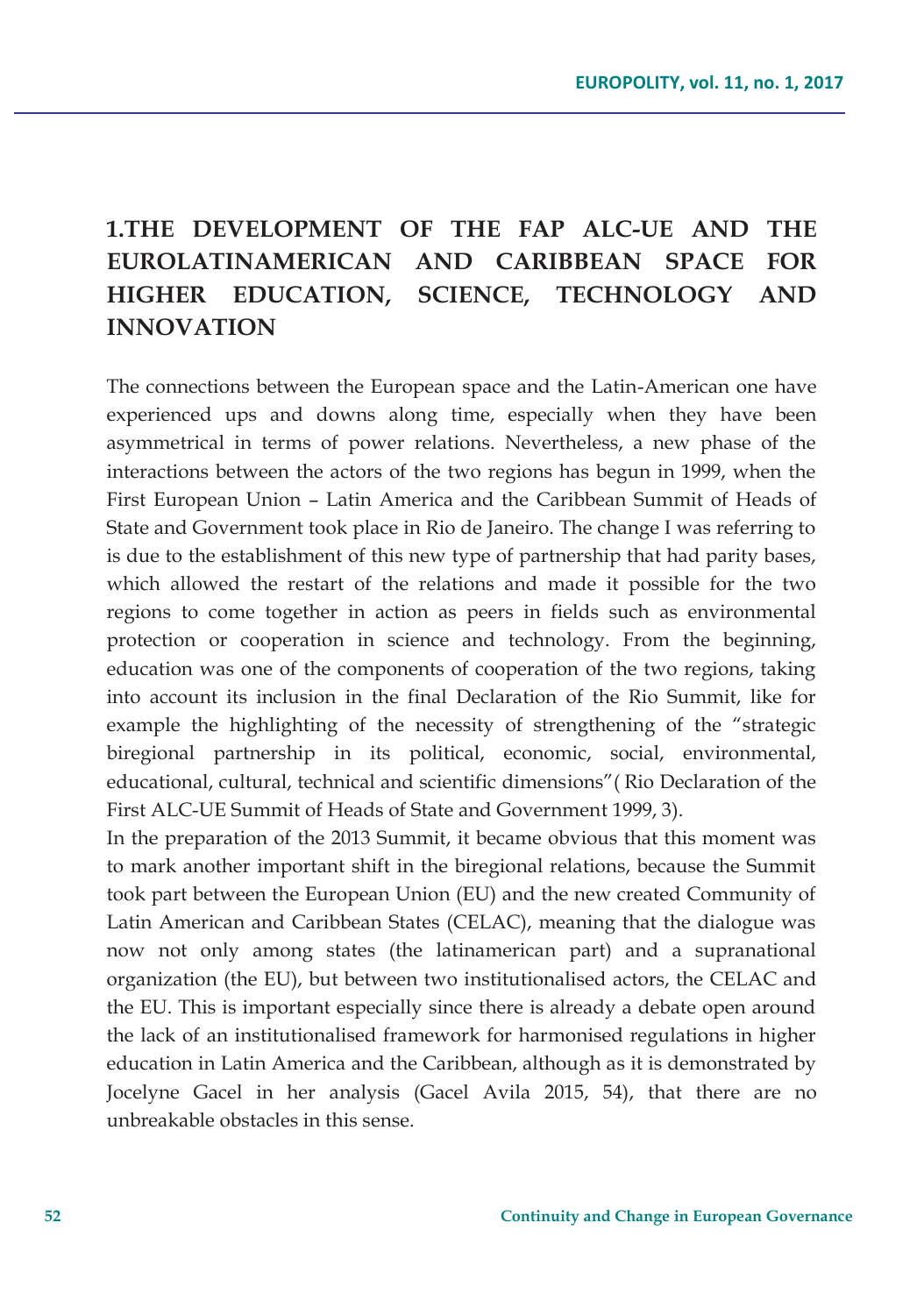This is why a restart was given also to the counting of these political biregional Summits, pointing out the new stage the two where in since the creation of CELAC and the reframing of the dialogue in this paradigm, making the 2013 Summit the First EU-CELAC Summit of Heads of State and Government. This was the point where the perspectives were indicating that more actions could be developed, so academics saw the opportunity to extend the cooperation to their domain and planned to organised themselves in order to celebrate an Academic Summit that would open the door to the possibility of cooperation in their field, mainly since "both regions, to a different degree, face similar problems in this area, so a common approach, within the framework of the bi-regional strategic partnership, is clearly necessary" (Casanueva 2012, 1).

So, in 2011, a group of academics from both Latin-American and European countries started a bottom-up movement called the Permanent Academic Forum Latin America and the Caribbean – European Union (FAP ALC-UE). It would involve higher education and research at the institutional level, but also at the individual one, in order for as many to have the possibility to involve themselves and not depend on the affiliation to a certain institutions or another, envisioning what later would be defined by the members of the community as the "academic people".

## **2.EVALUATION OF HALF A DECADE OF FAP ALC-UE'S WORK TOWARDS THE EUROLATINAMERICAN AND CARIBBEAN SPACE FOR HIGHER EDUCATION, SCIENCE, TECHNOLOGY AND INNOVATION**

The FAP ALC-UE has completed 5 years of continuous work in order to achieve the accomplishment of its objectives towards the construction of a Common Biregional Space for Higher Education, Science, Technology and Innovation, so an evaluation of its process and its results can be relevant in order for envisioning the future phases.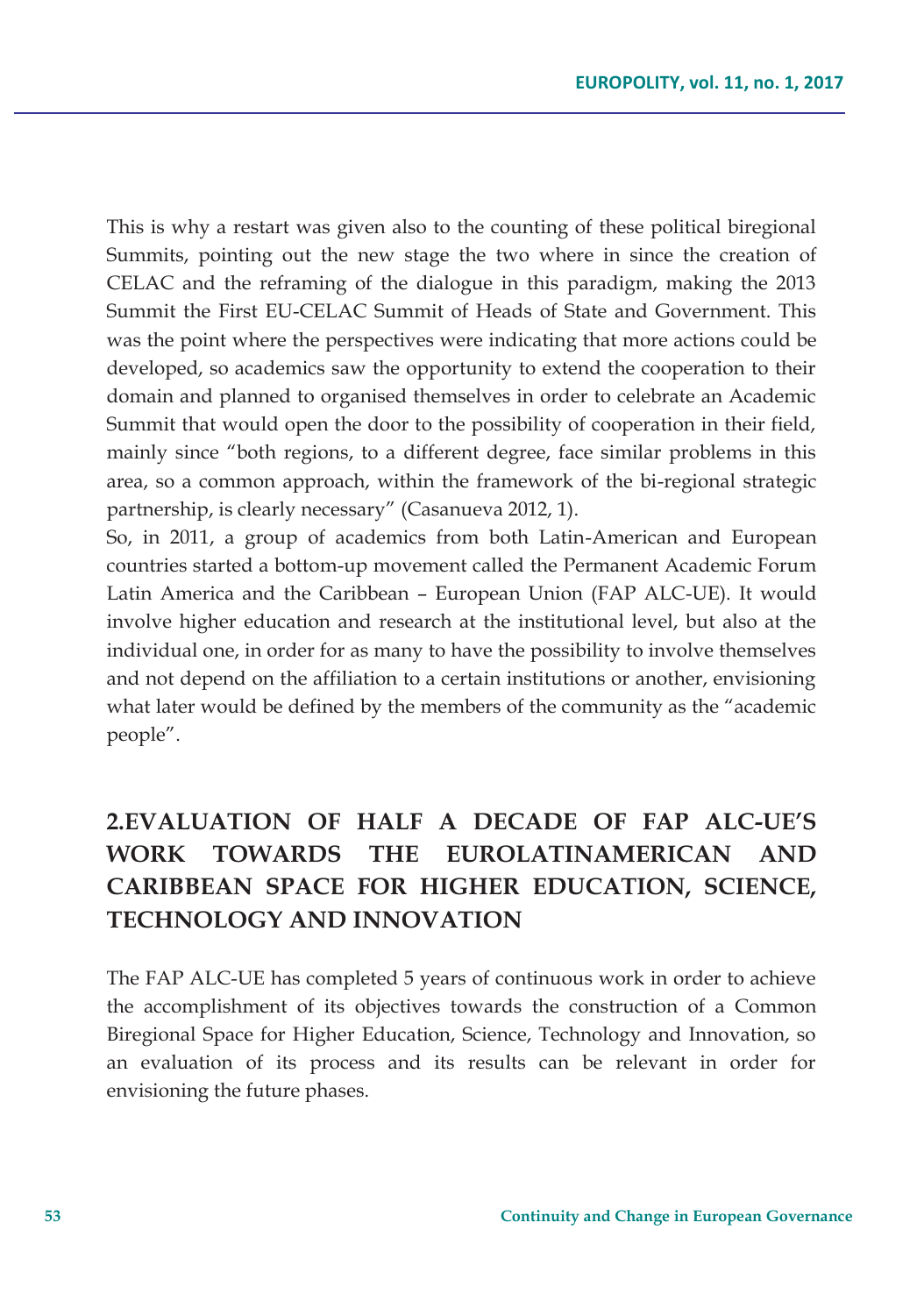On the 7th of June of 2012 took place the First Preparatory Seminar of the First Latin America and the Caribbean – European Union Academic Summit (that would be held in 2013). The Seminar was organised in Paris, France, by the Institut des Ameriques, an important academic pole and partner of the academic actors in the Latin American and Caribbean space. During these works, around 80 participants decided the formation of the Latin America and the Caribbean – European Union Permanent Academic Forum (FAP ALC-UE) and its Biregional Academic Council (CAB), that was composed by 30 members, representing equally the two regions (15 were from Latin America and the Caribbean and 15 from the European Union). The name chosen comprised Latin America and the Caribbean (ALC) and not the Community of Latin American and Caribbean States (CELAC), especially because this was a reflection of the profile of the members and the nature of the construction of this organization: a bottom-up public policy making, from the academic level to the political one and not a topdown one, from the political level to the academic one.

Some months later, during the 8th and 9th of October 2012, the College for Engineers in Lima, Peru, organised the Second Preparatory Seminar of the First Latin America and the Caribbean – European Union Academic Summit, with 110 participants. The main results of the academic event were the first formulation of the medium and long term objectives of the FAP ALC-UE, like for example (Report of the Second Preparatory Seminar of the First Latin America and the Caribbean – European Union Academic Summit 2012, 2):

To advance towards a State of the Art of the process of academic and research integration, through a mapping of actors and instruments of university and research cooperation between the two regions

To create a common accreditation procedure for higher education formation programmes that would consist of parameters and indicators for research, formation and internationalization in accordance with the academic criteria of the evaluation agencies from the EU, Latin America and the Caribbean.

To establish a system of homologation in Latin America and the Caribbean for recognition of qualifications

- To create co-qualifications for MA and PhD study programmes
- To create a biregional programme for professional formation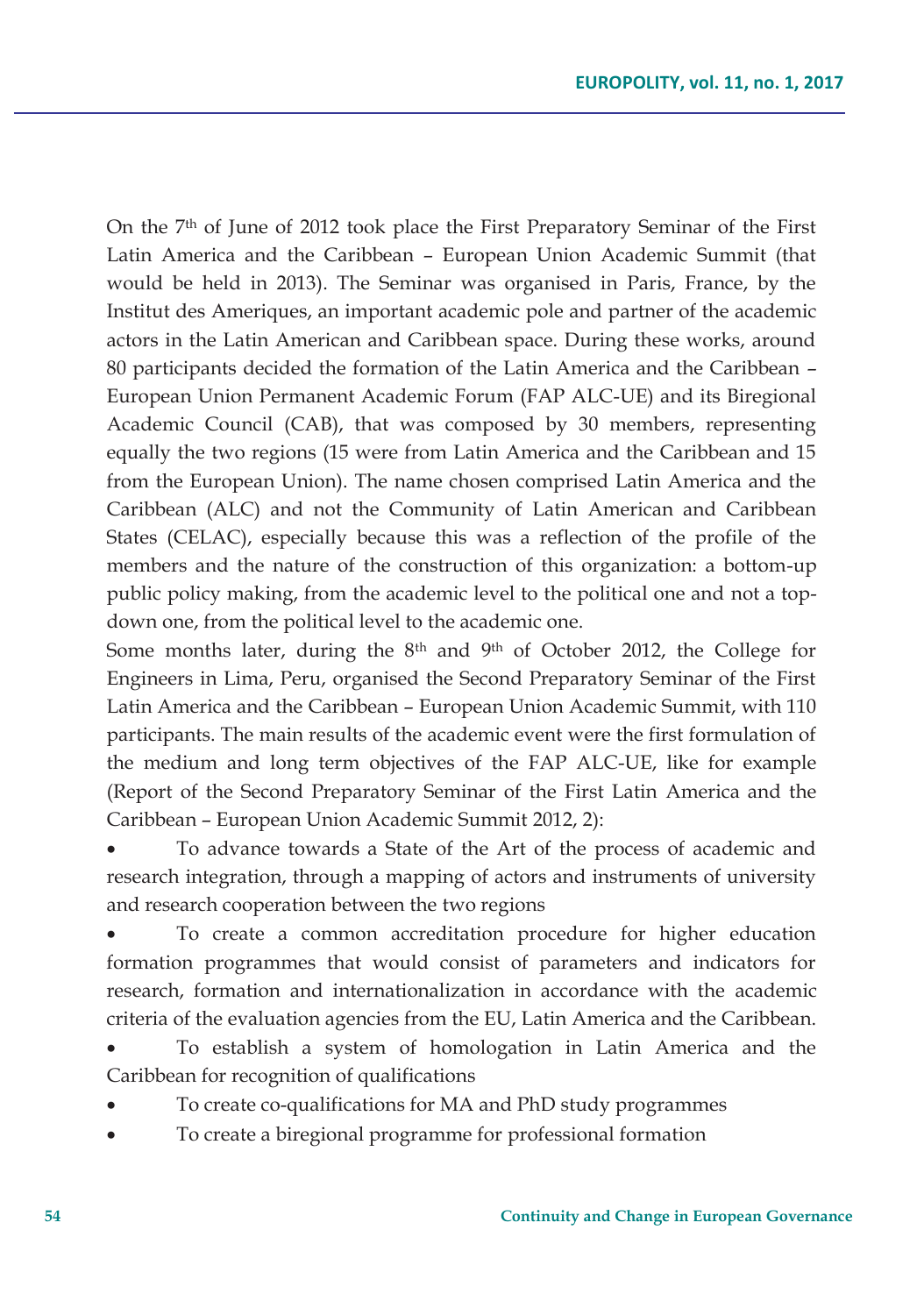To enhance the professional and academic exchanges between the two regions

To consolidate the transdisciplinary aspects of the biregional programmes in science and innovation

The First Latin America and the Caribbean – European Union Academic Summit was organised on the 22nd and 23rd of January 2013 by the Central University of Chile in Santiago de Chile. Around 600 participants gathered in order to make the Proposal for the Eurolatinamerican and Caribbean Space for Higher Education, Science, Technology and Innovation, in order to form the academic Pillar of the Strategic LAC-EU Partnership. Therefore, the conclusions of the Academic Summit were presented to the Heads of State and Government of the states of the two regions during their political Summit, establishing 4 main directions of action (Declaration of the First Latin America and the Caribbean – European Union Academic Summit 2013):

To develop the Euro-Latin American space for Higher Education, science, Technology and Innovation throughout opportunities of bi-regional funding for cooperation in higher education, science, technology and innovation, developing synergies and coordinated calls

To strengthen the integration of higher education systems throughout training, mobility and exchanges of students, educational and professional staff as well as educational, scientific and technological cooperation; A common system of accreditation in higher education; The coordination of the recognition of studies; A certification "LAC-EU Academic Common Space; The creation of a bi-regional program dedicated to vocational training

To promote the integration of scientific research and innovation systems throughout Bi-regional transdisciplinary programs in research and innovation; The participation of Latin American and Caribbean universities, study and research centres and academics, together with their counterparts from the European Union under the Framework Program for Research and Innovation Horizon 2020, and the Joint Initiative for Research and Innovation JIRI

To enhance collaboration between institutions of higher education and their relations with the society and the industry throughout interdisciplinary meetings, consortia and networks involving governments, higher education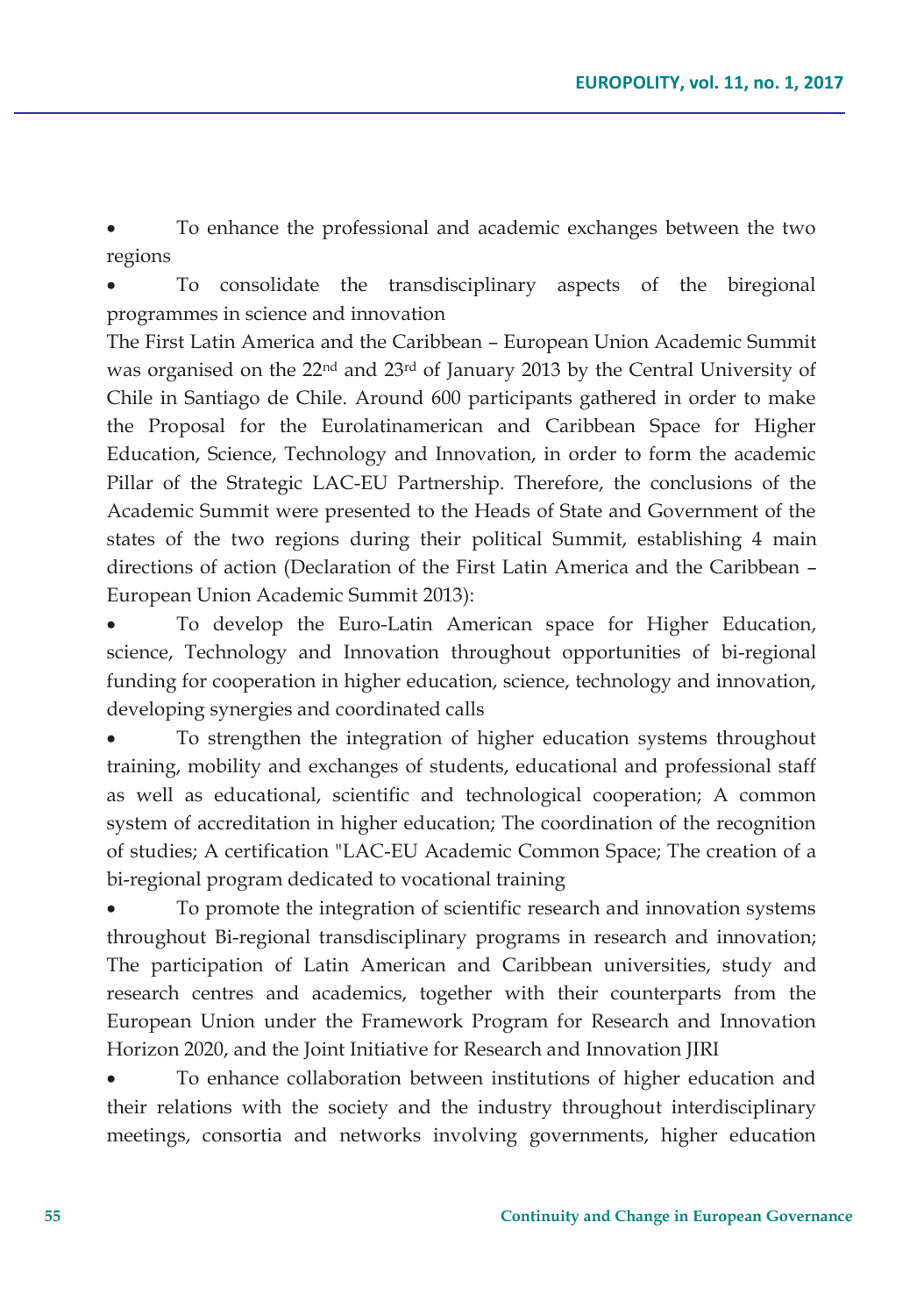institutions, social organizations and the business community; Dialogue strengthening and interaction between academia and governments in order to create suitable conditions to improve public policies in the context of fair and sustainable development; The link between universities and companies, at a local scale in both regions; Collaborative initiatives for education, innovation and internationalization based on new information technologies and communication. The First Preparatory Seminar of the Second Latin America and the Caribbean – European Union Academic Summit took place on the 26th and 27th of May 2014 in Bucharest, Romania, and was organised by the National University of Political Studies and Public Administration (SNSPA) through the Institute of Latin American Studies. The 150 participants had the responsibility of elaborating the proposal for mapping the academic networks of the Eurolatinamerican and Caribbean space, which became afterwards also an occasion for enhancing cooperation in forming biregional consortiums for applying to Horizon 2020 calls, given that the SNSPA and other higher education and research institutions formulated together a project in this sense.

The Second Preparatory Seminar of the Second Latin America and the Caribbean – European Union Academic Summit was held on the 25<sup>th</sup> and 26<sup>th</sup> of November in Guadalajara, Mexico. The University of Guadalajara organised the event for the 190 participants that got to the conclusion that it was necessary to create 4 Permanent Reflection Groups, namely GRP 1 Higher Education, GRP 2 Science, Technology and Innovation, GRP 3 Connections between Universities and Society and the Productive Sector and GRP 4 Connections between Universities and Public Policies.

The Second Latin America and the Caribbean – European Union Academic Summit took place between the 8th and the 9th of June 2015 in Brussels, Belgium. Organised by the Interuniversity Institute for Relations between the European Union and Latin America and the Caribbean, the event benefitted from the participation of 500 persons and proposed directly to the Heads of State and Government of the states of the two regions during their political Summit the following (Declaration of the Second Latin America and the Caribbean – European Union Academic Summit 2015):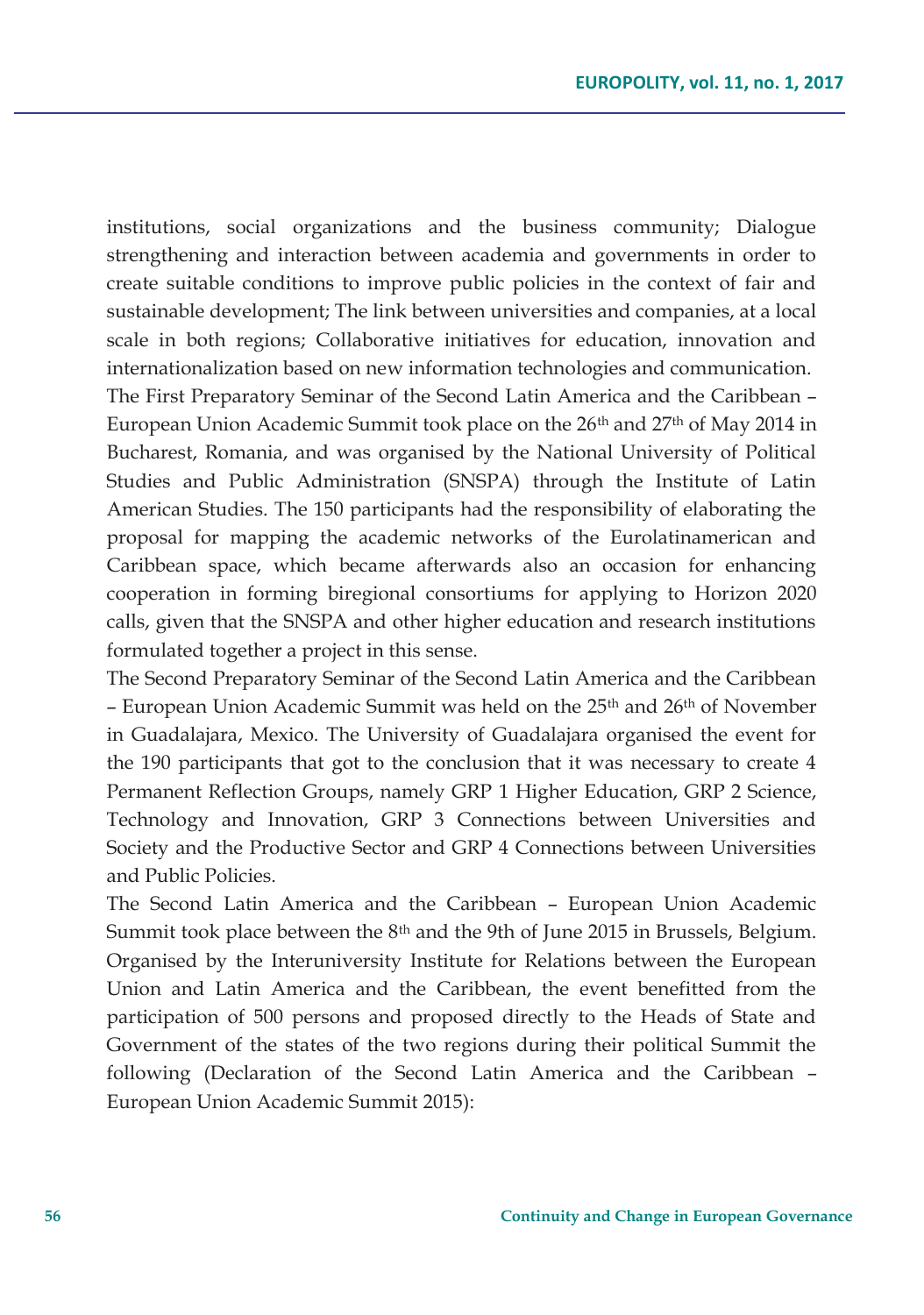To recommend to the EU institutions and kindly ask the Ministers of Education, Science, Research and Technology of both regions the opening of a permanent space for dialogue with the Permanent Academic Forum of CELAC-EU Summit

To create the normative and financial conditions in order to develop the Euro-Latin American and Caribbean space for Higher Education, Science, Technology and Innovation on the basis of access and equity and to guarantee the democratization of knowledge, the access to information and the transfer of technology

To enhance legally and financially the higher education systems of both regions, incorporating the mechanisms and actions that lead to bi-regional agencies of evaluation, accreditation and financing

To promote the cooperation of the research, technology and innovation systems, through interregional programs that define the prioritary areas for social and productive development and defence of biodiversity of the CELAC-EU space and enhance the relation between the Academic Summit and the Joint Initiative for Research and Innovation (JIRI)

To favour the relation between the academic community and the public policies and the sustainable development, especially those related to the internationalization, with consideration to the strategic objectives of the biregional association

To boost the collaboration of the higher education institutions with the society and the productive sector, especially the SMEs and the social economy based on solidarity.

The FAP ALC-UE's progresses towards the design of the Eurolatinamerican and Caribbean space for Higher Education, Science, Technology and Innovation were visible during the First Preparatory Seminar of the Third Latin America and the Caribbean – European Union Academic Summit, held on the  $21<sup>st</sup>$  and  $22<sup>nd</sup>$  of June 2016 in Santo Domingo, Dominican Republic, where the main results of the 250 participants were related to strengthening Mechanisms of the training conducting joint investigations, promoting technical education and academic linkages with manufacturing sectors, persuading bi-regional systems today, such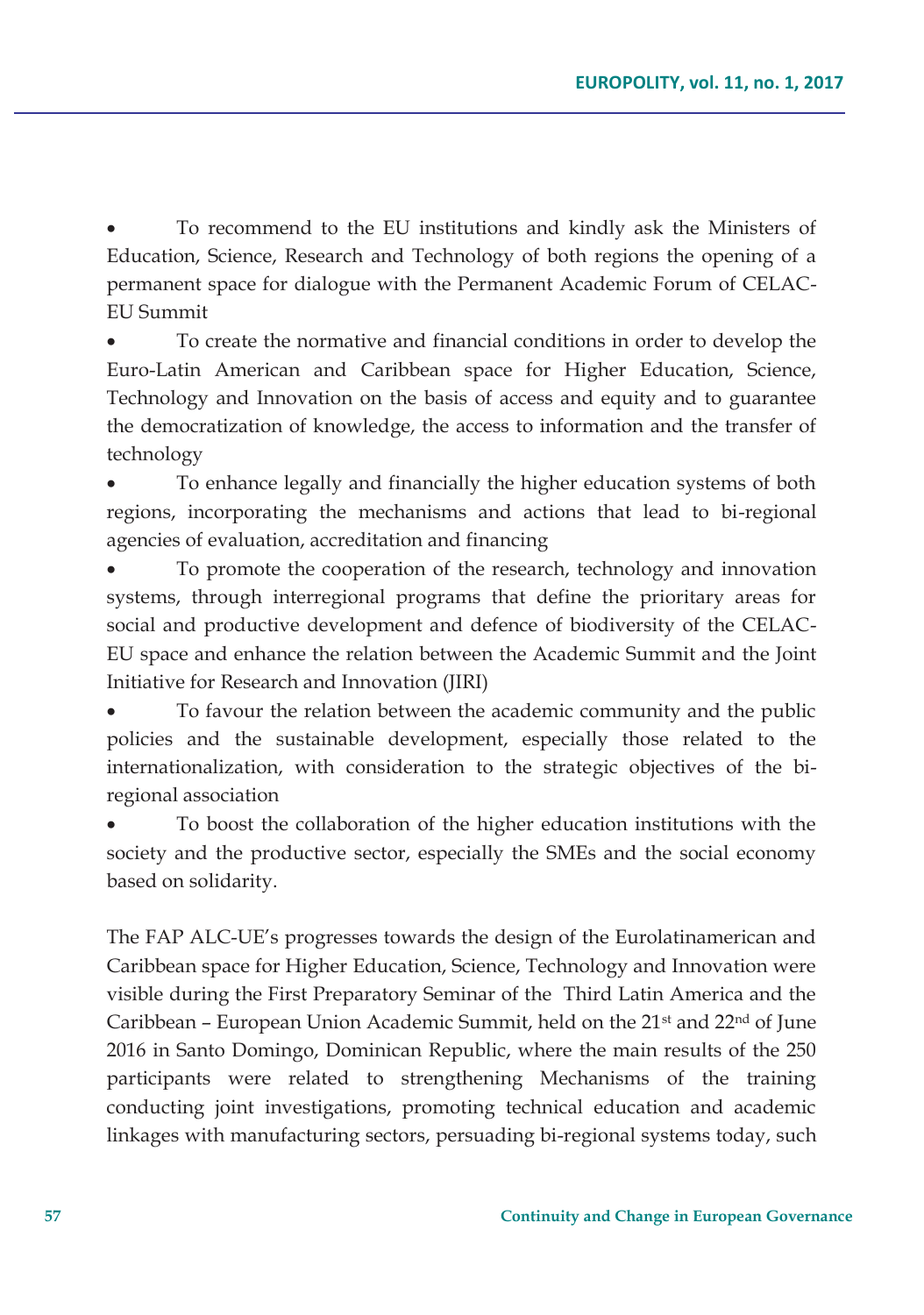as ECTS accreditation, and in European and Latin American and Caribbean, pursuing qualification recognition for academic mobility and developing of multidisciplinary graduate programs (Report of the First Preparatory Seminar of the Third Latin America and the Caribbean 2016, 2-5). Moreover, the support manifested by the governmental authorities of the Dominican Republic was another sign that the FAP ALC-UE's activities are in accordance with the states' expectancy regarding this process.

The FAP ALC-UE's efforts towards the construction of the Eurolatinamerican and Caribbean space for Higher Education, Science, Technology and Innovation continued during the Second Preparatory Seminar of the Third Latin America and the Caribbean – European Union Academic Summit. It was organised by the European Institute for International Studies in Stockholm, Sweden, during the 6<sup>th</sup> and  $7<sup>th</sup>$  of October 2016 and had a participation of approximately 150 academics and representatives of higher education and research institutions. The added value of this seminar consists not only in extending the participation and membership to researchers and academic institutions of the Nordic Countries, but also in the key points debated upon, like for example: the learning and certification of foreign languages and personal and transversal competences to promote bi-regional academic and professional mobility, ensuring the quality of higher education in EU and LAC: the need and importance of teaching in E-Learning mode, the role of higher education institutions and other social actors to address social challenges or the timeline for the creation of a Biregional Common Space (Report of the Second Preparatory Seminar of the Third Latin America and the Caribbean 2016, 2-9).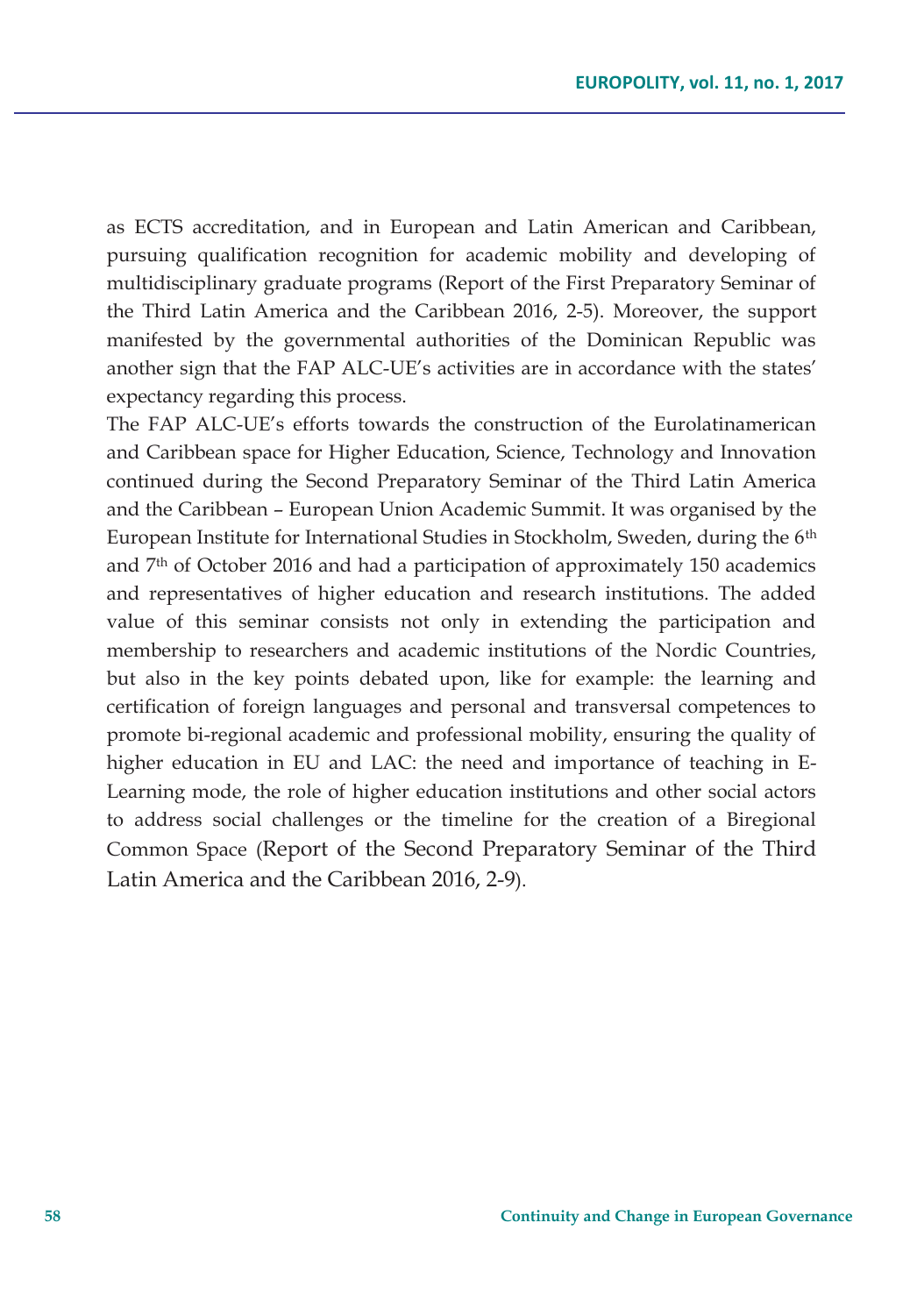## **3.PERSPECTIVES OF THE FAP ALC-UE AND THE EUROLATINAMERICAN AND CARIBBEAN SPACE FOR HIGHER EDUCATION, SCIENCE, TECHNOLOGY AND INNOVATION**

The FAP ALC-UE is now preparing its Third Academic Summit to be held in October 2017 and which is focused on presenting the proposal for the Bases of the Establishment of the Eurolatinamerican and Caribbean Space for Higher Education, Science, Technology and Innovation.

Thus, the Permanent Reflection Groups have brought their proposals to the reunion of the Biregional Academic Council, held at the University of Salamanca on the 5th and 6th of May 2017, in order for them to be debated upon and validated by its members.

Hence, regarding higher education, the accent is put on regional and biregional accreditation systems for the quality of higher education; systems of validation of studies and recognition of qualifications, in both regions; academic mobility in each region and between regions; multidisciplinary programs; E-Learning programmes; education and interculturality; elimination of restrictions on international exchanges of educational services and higher technical education and vocational technical training.

The key elements regarding science, technology and innovation refer to national and bi-regional systems; multi-disciplinary biregional programs; policies and financing; research and innovation for sustainable development; academic and research mobility as well as research infrastructure.

The priorities that are outlined for the relations between the universities and the society cover the links of universities to the productive sector in order to build that "double track circuit" (Pinot 2013, 314) that Florence Pinot was describing, bonds to innovation, connections with the society and the upsurge of a network of networks (such as networks of alumni or networks of young professionals with training / experience in the other continent).

The conclusions of the GRP working on the relations between the universities and the public policies identify the possibilities of building the Biregional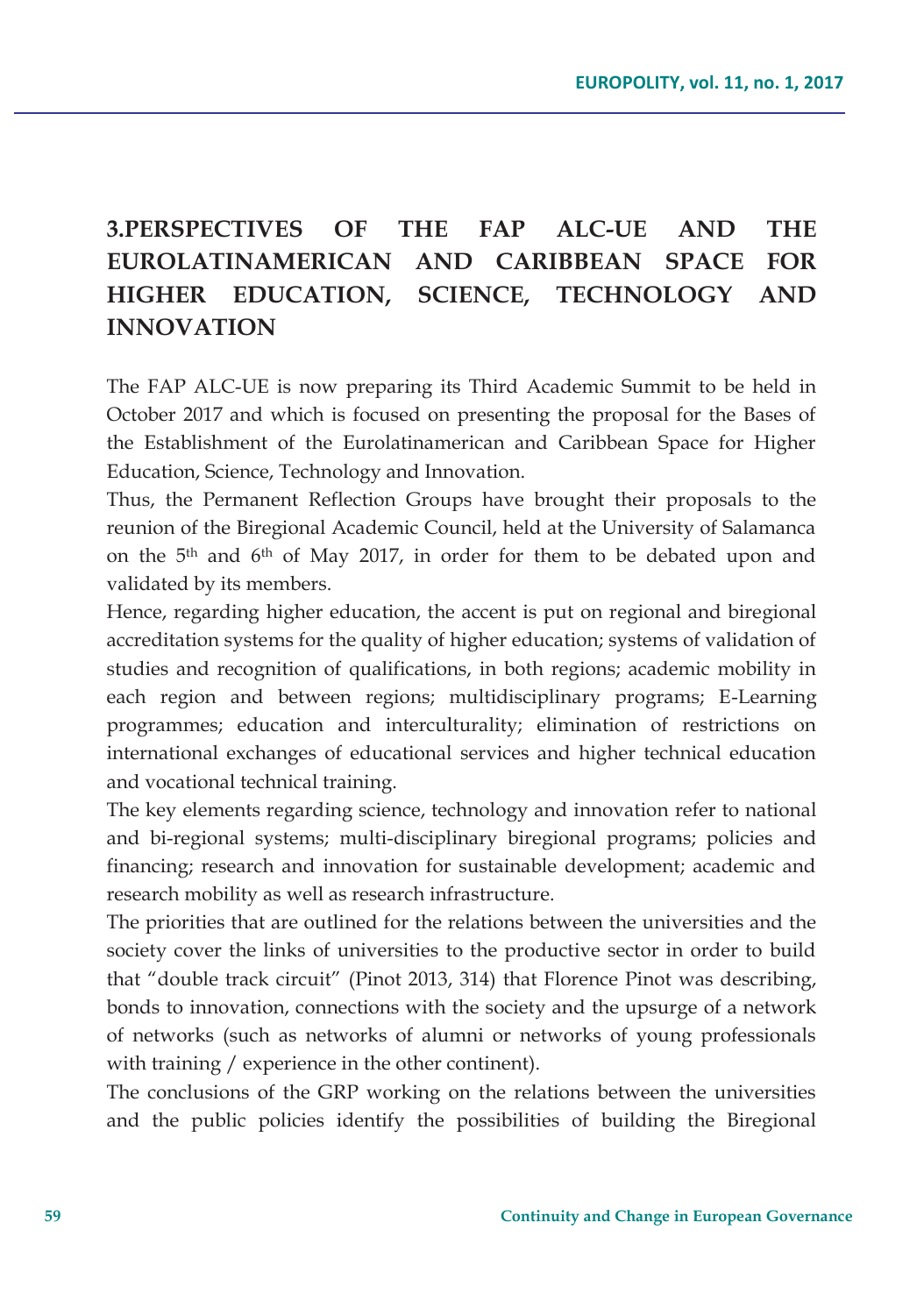Common Space in accordance with the 2030 Development Goals, focusing on the ties between the space and policies for sustainable development, gender policies, housing policies and health policies, especially given the fact that the universities' role is also to "contribute to the elaboration of public policies that are consistent with areas of priority development and the modernization requirements of the State"( Rosell 2013, 25)

## **4.SPECIFIC REMARKS ON FAP ALC-UE'S MODEL IN BUILDING THE EUROLATINAMERICAN AND CARIBBEAN SPACE FOR HIGHER EDUCATION, SCIENCE, TECHNOLOGY AND INNOVATION**

As shown in previous sections, the activities of the FAP ALC-UE have been vital for shaping the Eurolatinamerican and Caribbean Space for Higher Education, Science, Technology and Innovation. Moreover, The FAP ALC-UE has set up and perfected its own model of biregional cooperation, by bringing together the two regions through a bottom-up approach of its smaller-scale components (such as local, regional or national higher education and research institutions) or even individuals.

The FAP ALC-UE's working sessions during its Preparatory Seminars or Academic Summits have highlighted the importance of some elements of university education, but also professional training one, especially since "we cannot neglect technical education of high qualification"(Barcena 2016, 64), as Alicia Barcena, Secretary General of the CEPAL, put it in an intervention at the Second Academic Summit in 2015. Moreover, the workshops for science, technology and innovation have taken into account the existing bonds identified by the JIRI SOMs. Likewise, the workshops regarding the links with the society have led to connections with the Chambers of Commerce of Belgium or institutions of Property Rights. Furthermore, the working sessions related to the links between universities and public policies take into consideration the need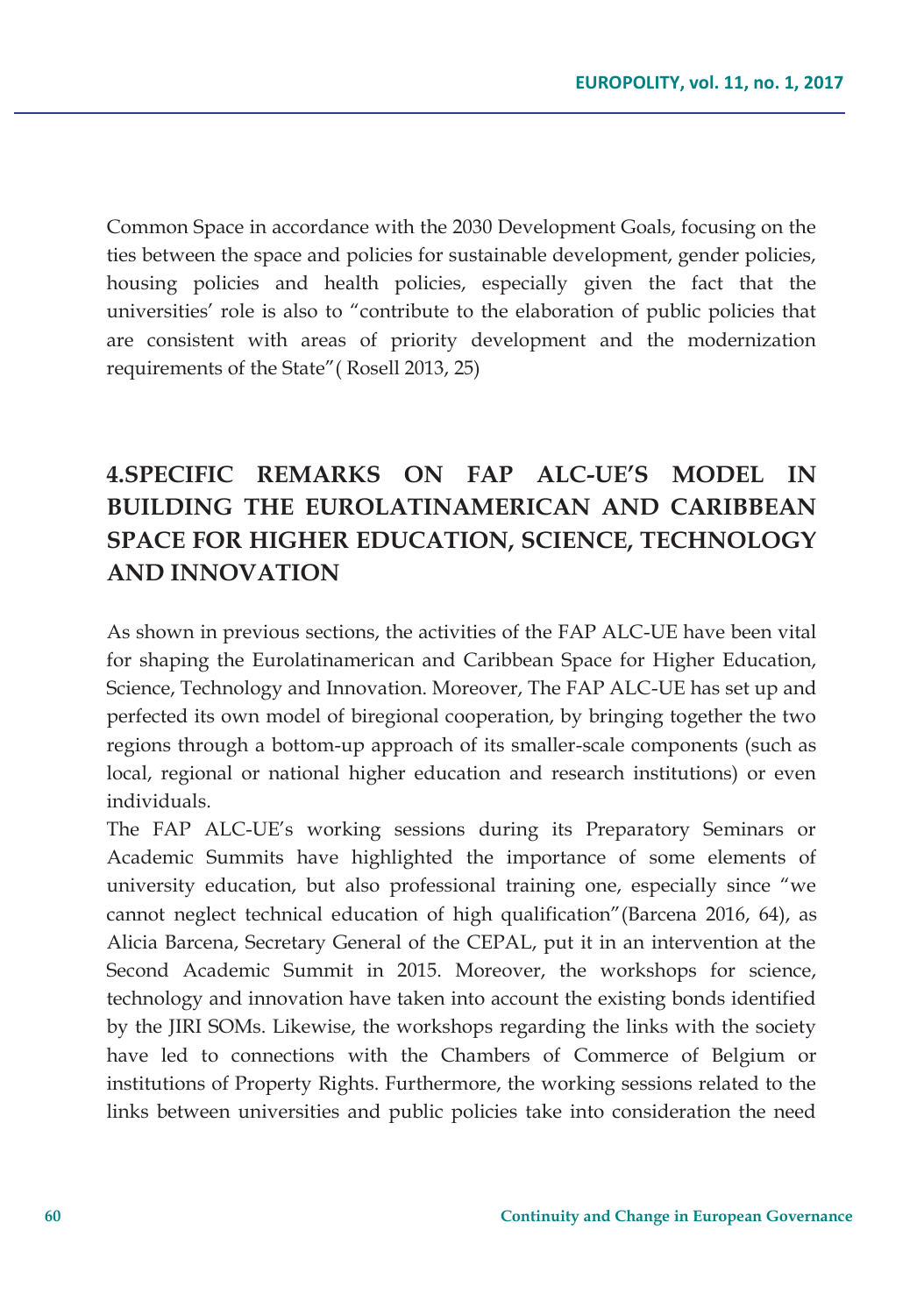for the policies in higher education and research to be in accordance with the 2030 Development Goals and outlines the use of the bottom-up policy making approach, considering that the universities and research centres can formulate and implement norms at the local level, making it possible to come to common grounds in certain points with other peers, leading to the harmonization of regulations that will result in the transfer of this common framework at higher institutional levels, until reaching the top of the decision making at national, regional or biregional level.

These activities of the FAP ALC-UE have been organised by the members and also financed by them, starting with the resources for the participation to seminars or summits and finishing with the ones for the organization of these events, which are responsibility of the Local Organizing Committee. These facts highlight the commitment of the members given fact that the costs can be quite high for the participants, especially since the events are held on their continent or on the one across the ocean. Also, the institutions that host the events put all their logistics at service of the FAP ALC-UE in order for all conditions to be fulfilled for a good development of the works.

Hence, the need for institutionalization was felt by the FAP ALC-UE's members, which took action in this sense at the Biregional Academic Council celebrated on the 1st of February 2016 in Lisbon, Portugal, where various official documents of the FAP ALC-UE were adopted, some meant to advance on the content (such as the 2015-2017 Action Plan), some meant to formalize the procedures of the FAP ALC-UE (like for example the Guide for Preparatory Seminars, the Guide for Academic Summits or the Guidelines of the Permanent Reflection Groups), and others meant to create the institutional framework of this organization (like for example the Statutes, the validation through elections of the President, the Advisory Commission, the Executive Secretariat, the Biregional Academic Council and the Permanent Reflexion Groups).

Consequently, the FAP ALC-UE is constant to its pledge in its Statutes, according to which the Permanent Academic Forum Latin America and Caribbean - European Union is an "independent, pluralist and inclusive association of universities, institutions, associations, scholars, professors, researchers, technical personnel specialised and graduates of Higher Education and Study and